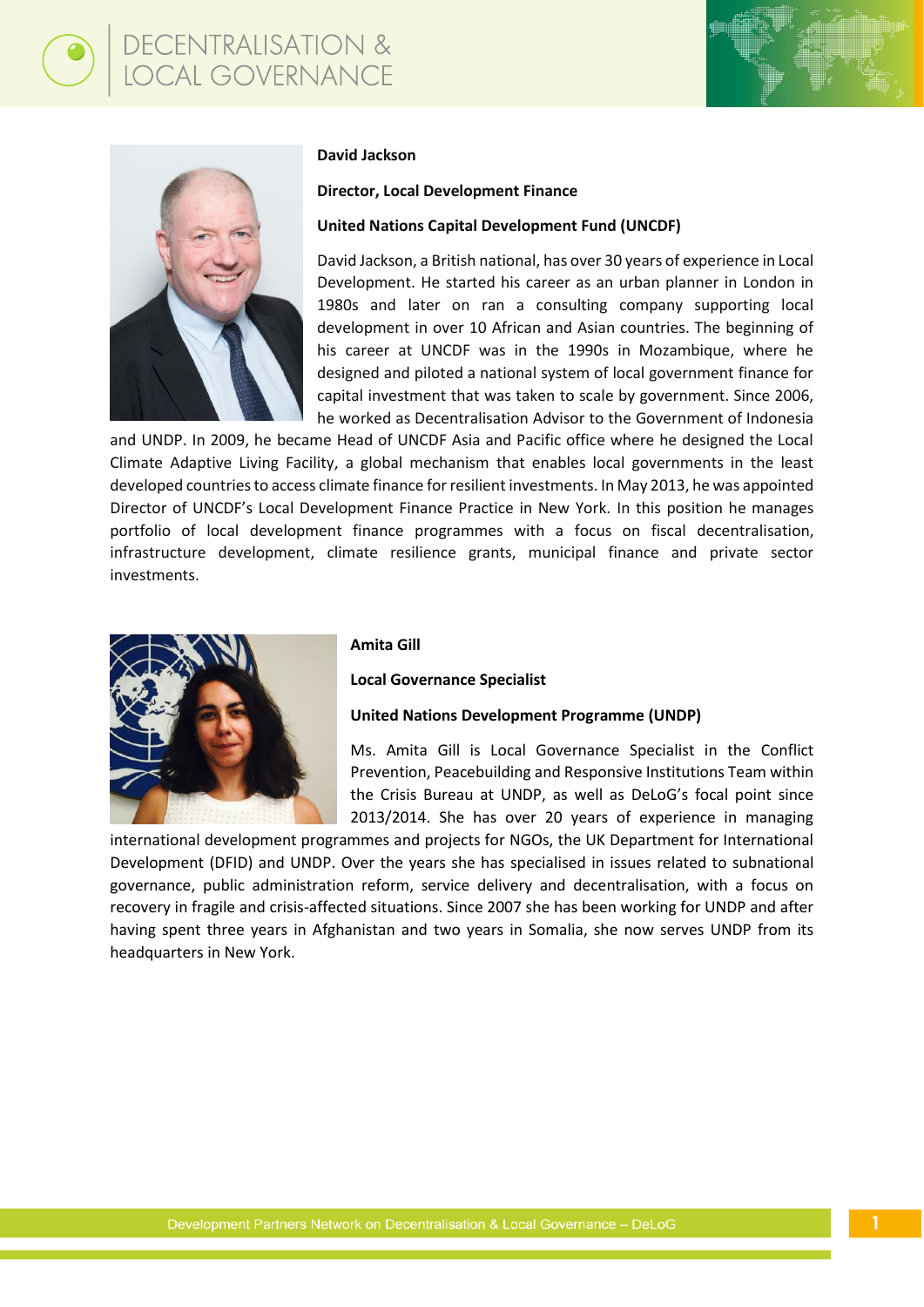<mark>DECENTRALISATION &</mark><br>LOCAL GOVERNANCE



challenges.

# **Tehmina Akhtar**

# **Deputy Director, Local Development Finance**

# **United Nations Capital Development Fund (UNCDF)**

Tehmina Akhtar is the Deputy Director of the Local Development Finance Practice at UNCDF. She is responsible for the development and management of a portfolio of local economic development programmes that provide investment capital and technical support to local governments, and public and private sector, to address local economic development, climate change, land degradation, food security, and women's economic empowerment

Tehmina has worked in international development for over 20 years at the global, regional and local levels. Her expertise includes economic development, environment and climate finance, as well as civil society and community development. Prior to joining UNCDF, Tehmina worked in UNDP's Global Environment Finance Unit since 2000, as Regional Technical Advisor in Eastern Europe and West Asia, as Senior Programme Advisor organising regional and national policy dialogues on priority development issues, and as Deputy Global Manager of the Small Grants Programme overseeing a global grantmaking programme for civil society. Prior to this, Tehmina was one of the core staff of the Mediterranean Environmental Technical Assistance Program (METAP) project preparation facility in Cairo where she worked with local governments and municipalities to develop priority investment projects for urban pollution hot spots. She also served as Programme Officer for institutional strengthening in UNDP's Regional Aral Sea Basin initiative in Central Asia.



#### **Dmitry Pozhidaev**

**Decentralisation Advisor**

#### **United Nations Capital Development Fund (UNCDF)**

Dmitry Pozhidaev is the Decentralisation Advisor based in Uganda in charge of UNCDF programming in East Africa, the Horn of Africa and Southern Africa. Having joined the United Nations in 1998, Mr. Pozhidaev led local government and local development programmes in Afghanistan and Yemen in 2007-2012 and worked as an

international municipal administrator under the UN Interim Administration Mission in Kosovo in 2000- 2005. In this latter capacity he oversaw the preparation and execution of the municipal budget and capital investment programme of €11 million annually, including a large portfolio of infrastructure PPPs. He participated in the design and launch of UNCDF's Local Finance Initiative in Uganda and Tanzania. He also worked as a consultant on decentralisation, public financial management and reforms at the central and local levels for the World Bank, Council of Europe, UN Relief and Works Agency (UNRWA), and Adam Smith International in Albania, Kazakhstan, Palestine and Serbia.

Mr. Pozhidaev holds a master's degree in finance and investment from the Geneva Business School, a master's degree in public administration and development from the University of Birmingham and a doctorate in quantitative research and statistics from Moscow University. He authored a number of publications on local development, finance and investment.